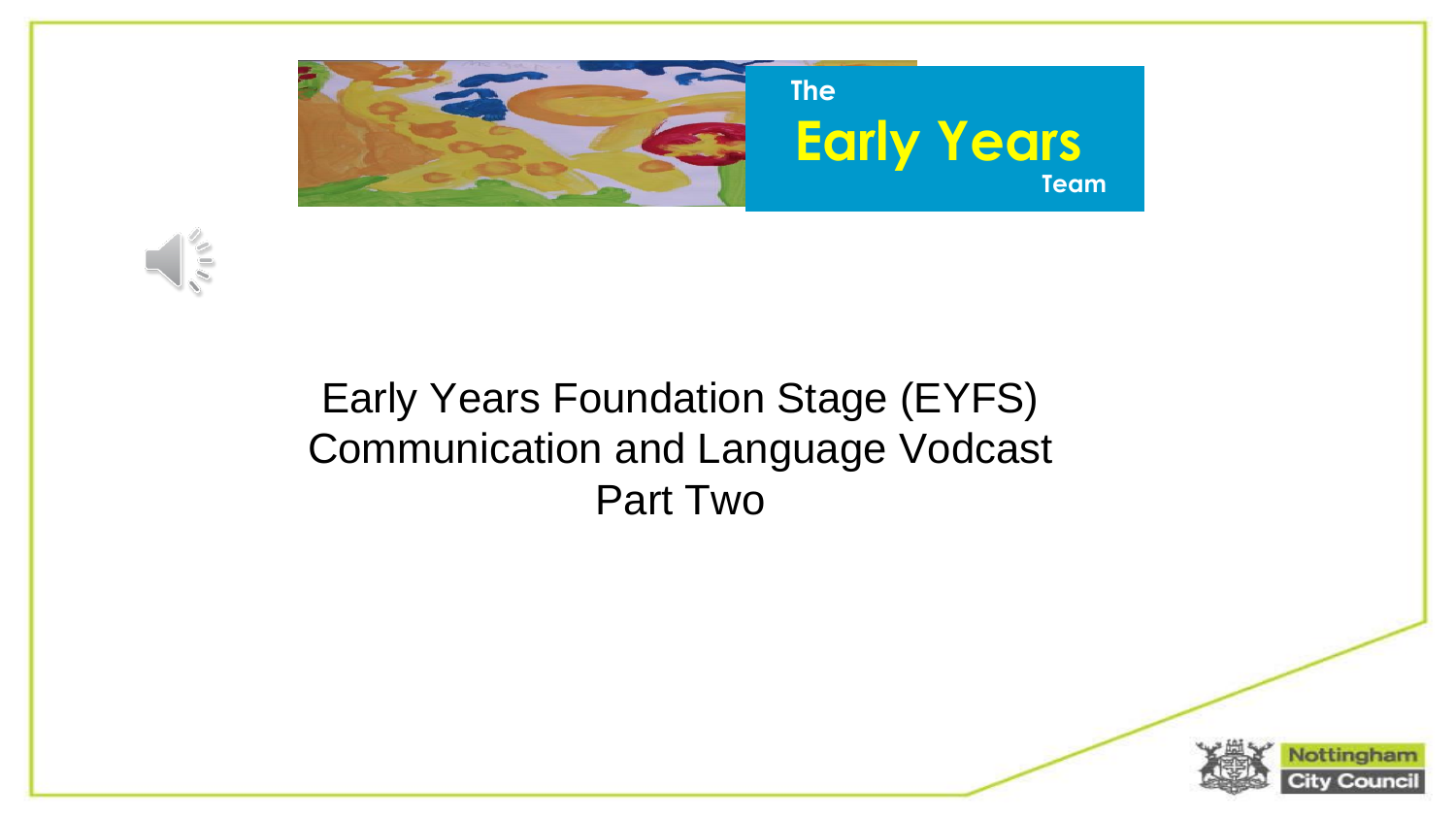## The context in which Development Matters was update

• Non statutory guidance

• Support around the EYFS Reforms

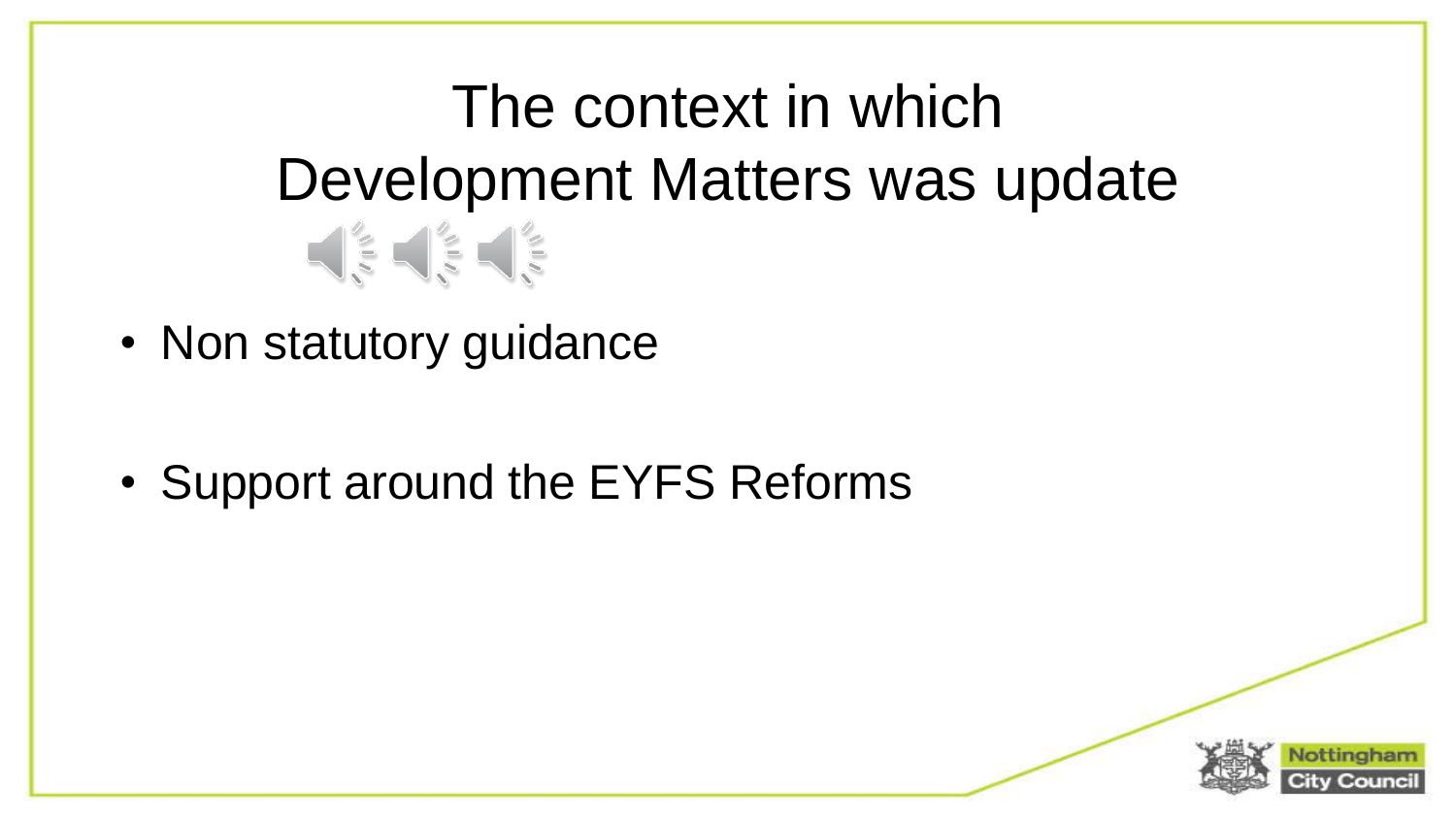### The look of the new Development Matters **Guidance**

• The look of the current guidance in comparison to the newly updated guidance





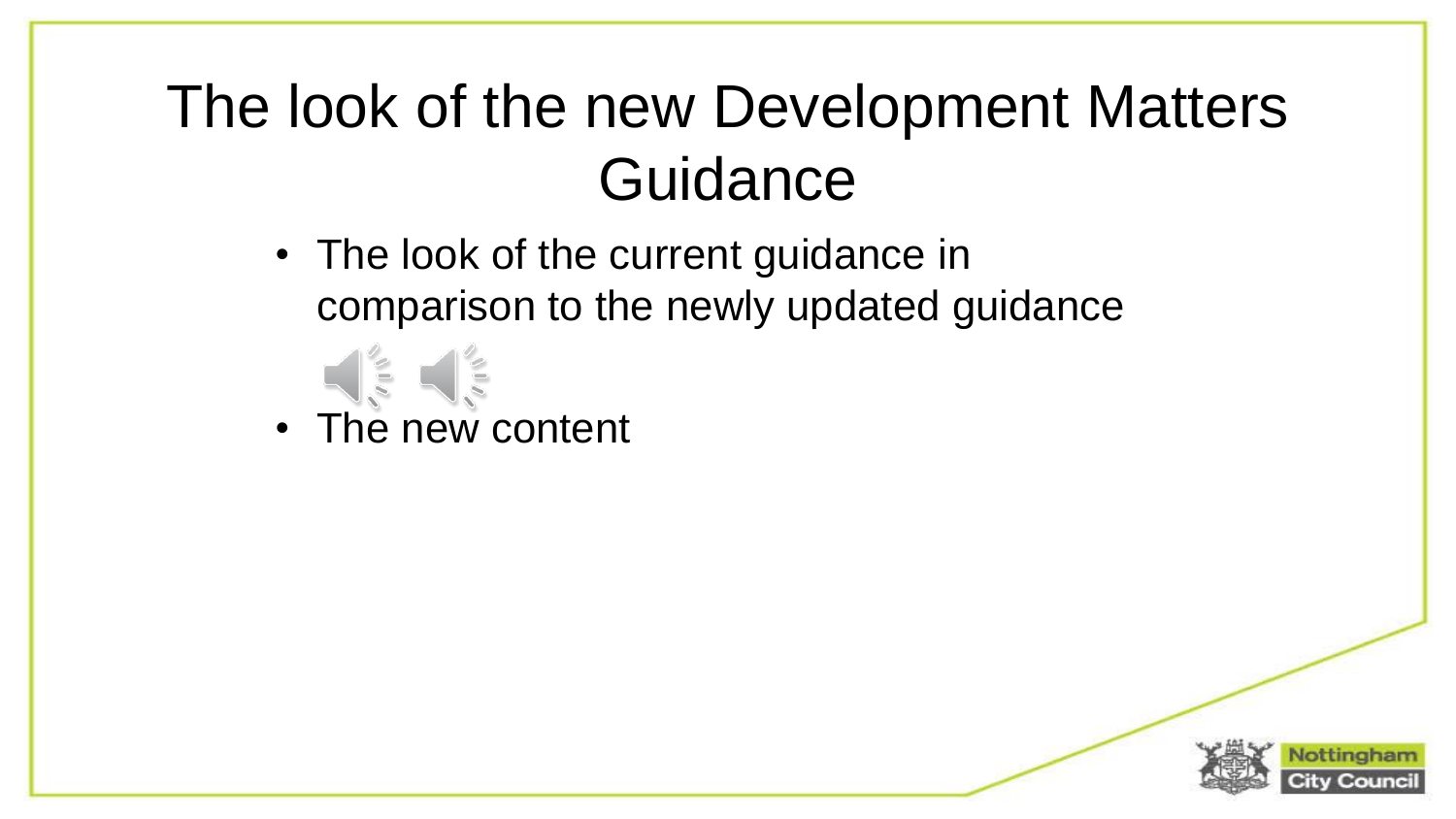

The new document also sets out the new seven Key features of effective practice they are:

- 1. The best for every child
- 2. High-quality care
- 3. The curriculum: what we want children to learn
- 4. Pedagogy: helping children to learn
- 5. Assessment: checking what children have learnt
- 6. Self-regulation and executive function
- 7. Partnership with parents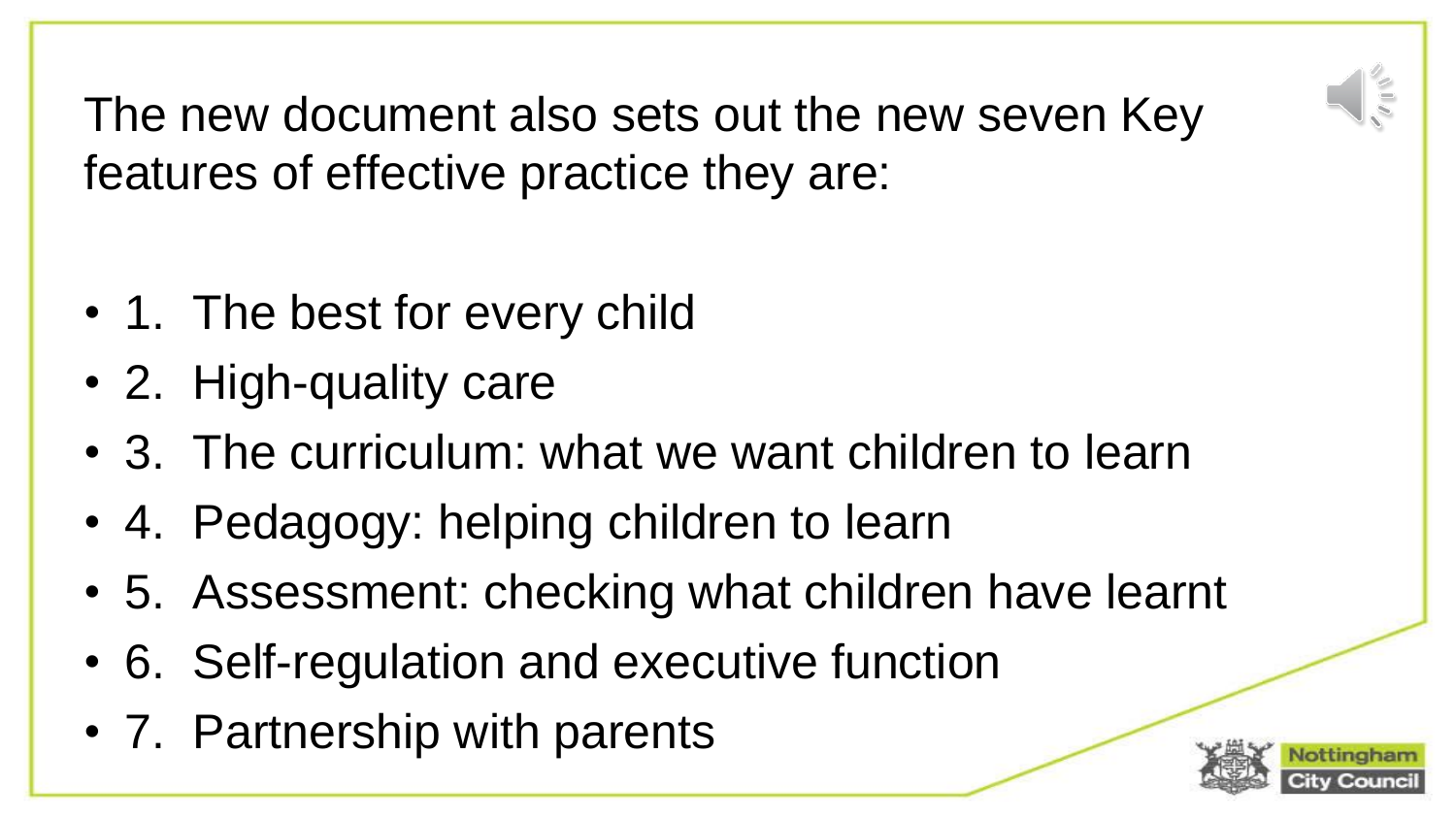Checkpoints from Development Matters

- These only occur in the Prime Areas of Learning
- They are reflection points which can help you notice whether a child is at risk of falling behind in their development.

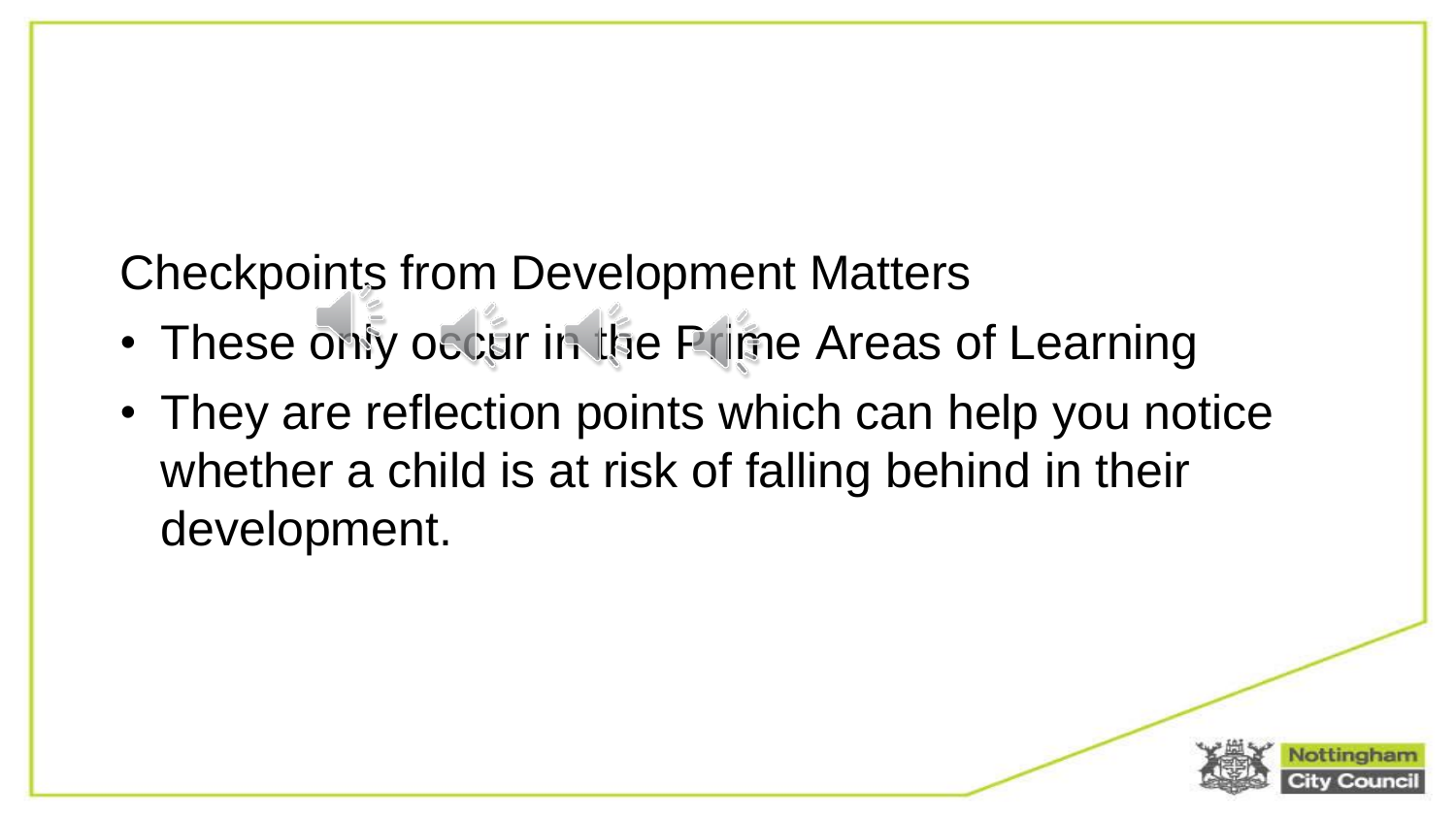# English as an Additional Language (EAL)

Learning and development requirements - English as an Additional Language

- Speaking more than one language has lots of advantages for some children
- Encourage families to use their home language with their child

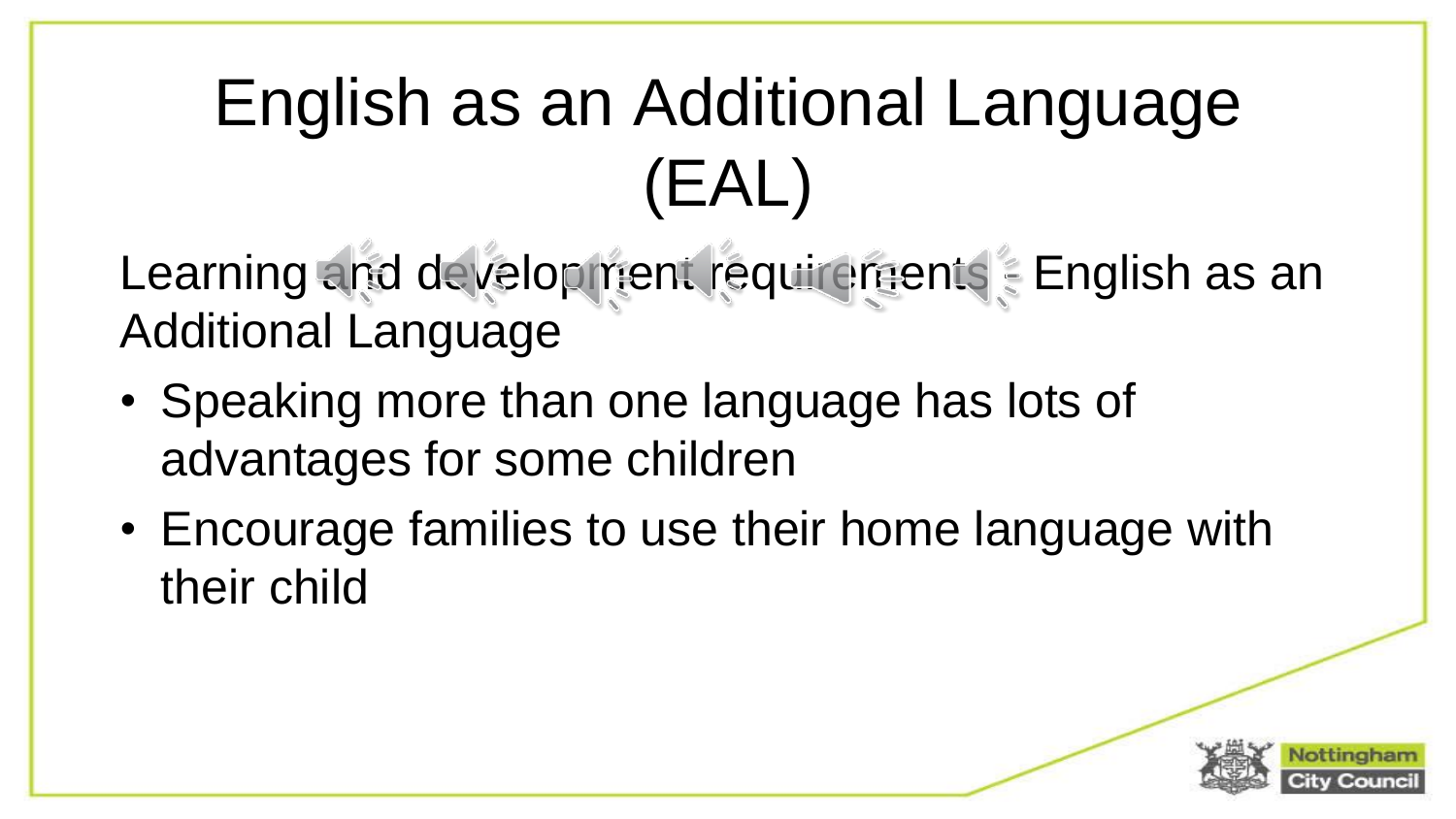### Working in partnership with parents

- Strong and respectful relationships
- Listening to parents and sharing information
- Understanding the importance of the home learning environment and support parents provide has a significant impact
- Encourage parents/carers to chat, play and read with their children

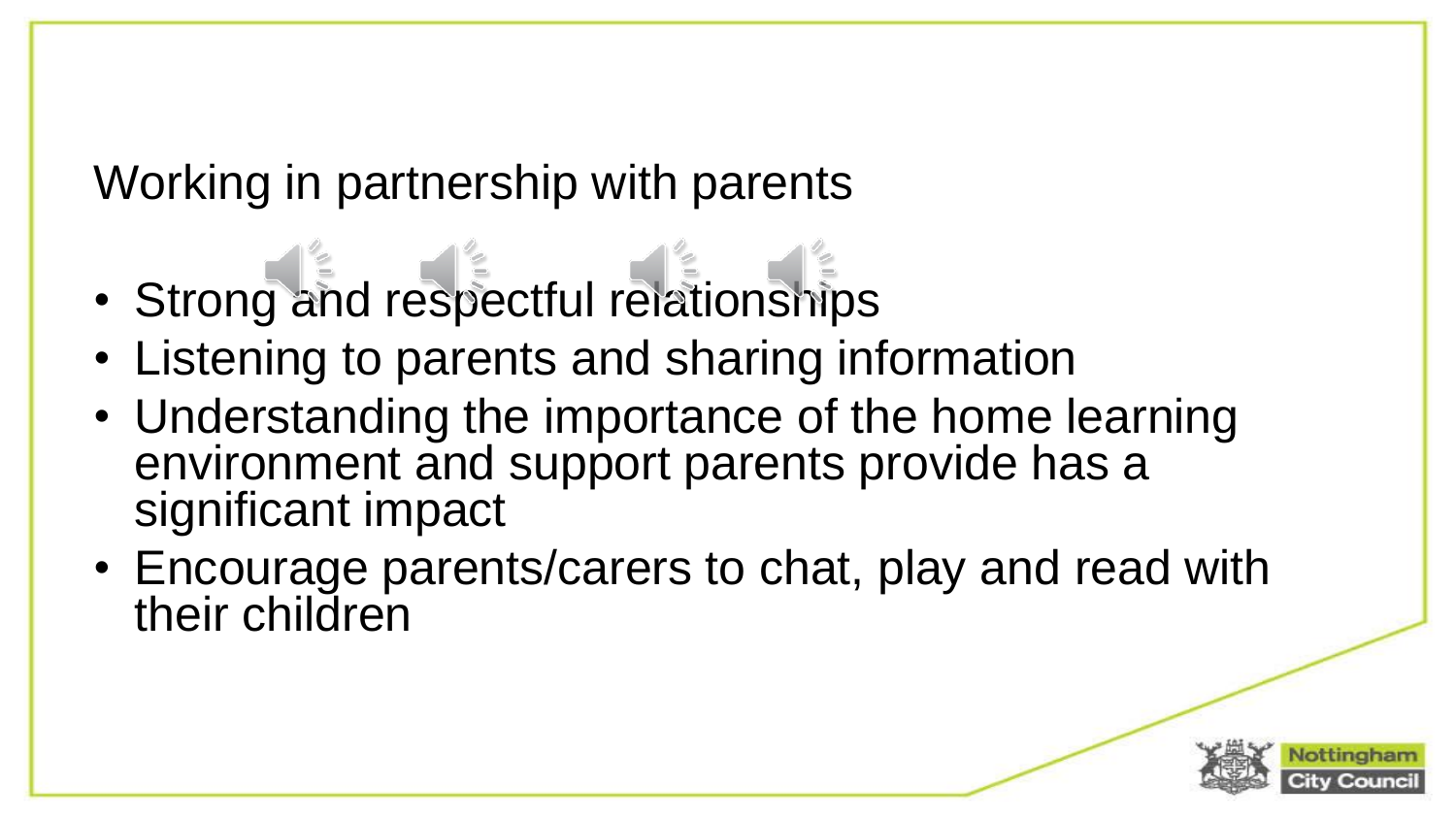#### Food for Thought

How are you supporting Communication and Language in your setting

- What's your Communication friendly space look like?
- Does you construction area lend it self to active communication?
- Do you want to make any changes to your practice?
- Do you and your staff require further training?

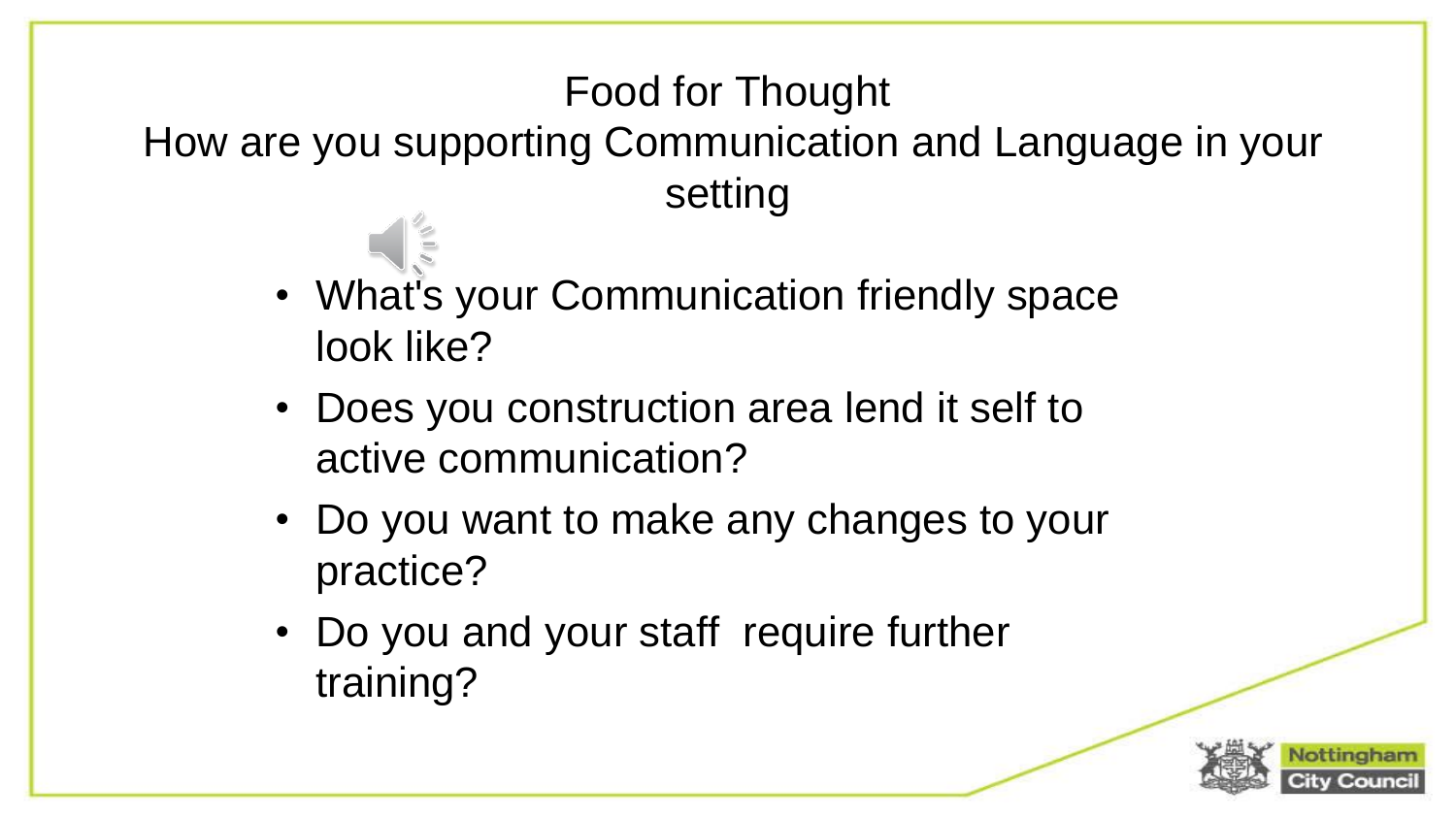### Useful local information

 $\frac{1}{2}$ 

 $\frac{1}{2}$ 

 $\|\xi\|$ 

lottinah

• [Read On Nottingham](https://literacytrust.org.uk/communities/nottingham/families/nottingham-family-cookbook/)

- [Early Help](https://www.facebook.com/NottinghamEarlyHelpChildrensCentres/)
- [SSBC](http://www.smallstepsbigchanges.org.uk/)

• EOF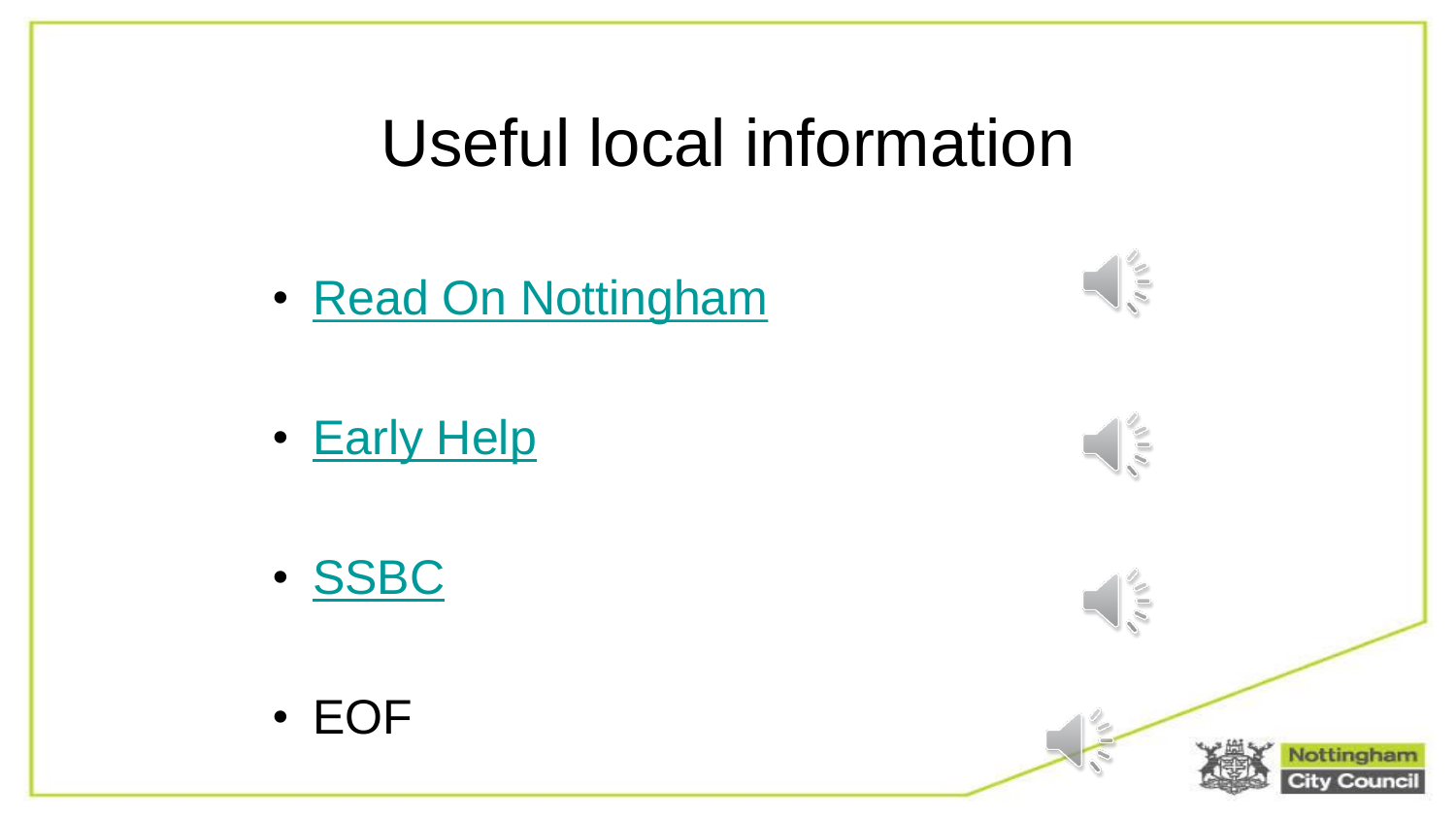## Local Information



Speech and Language Therapy

[https://www.nottinghamshirehealthcare.nhs.uk/speech](https://www.nottinghamshirehealthcare.nhs.uk/speech-and-language-therapy-children)and-language-therapy-children

0300 123 3387